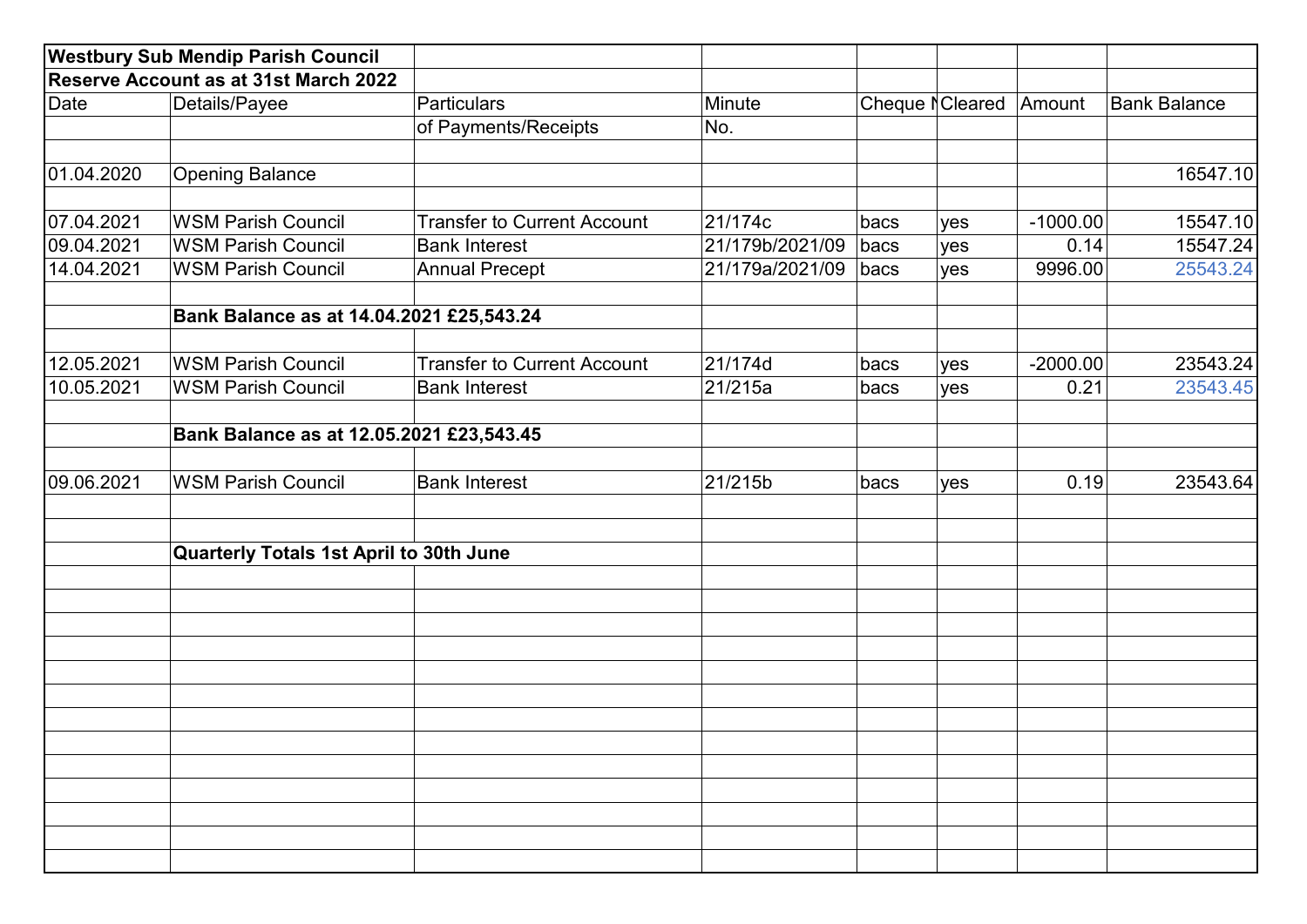| Date       | Details/Payee                                 | Particulars                                     | Minute  | Cheque NCleared |     | Amount     | <b>Bank Balance</b> |
|------------|-----------------------------------------------|-------------------------------------------------|---------|-----------------|-----|------------|---------------------|
|            |                                               | of Payments/Receipts                            | No.     |                 |     |            |                     |
|            |                                               |                                                 |         |                 |     |            |                     |
| 09.07.2021 | <b>WSM Parish Council</b>                     | <b>Bank Interest</b>                            | 21/225c | bacs            | yes | 0.19       | 23543.83            |
|            | Bank Balance as at 09.07.2021 £23,543.83      |                                                 |         |                 |     |            |                     |
|            |                                               |                                                 |         |                 |     |            |                     |
| 09.08.2021 | <b>WSM Parish Council</b>                     | <b>Bank Interest</b>                            | 21/225d | bacs            | yes | 0.20       | 23544.03            |
| 02.09.2021 | <b>WSM Parish Council</b>                     | <b>Transfer to Current Account</b>              | 21/225g | bacs            | yes | $-5000.00$ | 18544.03            |
| 09.09.2021 | <b>WSM Parish Council</b>                     | <b>Bank Interest</b>                            | 21/250b | bacs            | yes | 0.19       | 18544.22            |
|            | Bank Balance as at 09.09.2021 £18,544.22      |                                                 |         |                 |     |            |                     |
|            | Quarterly Totals 1st April to 30th June       |                                                 |         |                 |     |            |                     |
| 11.10.2021 | <b>WSM Parish Council</b>                     | <b>Bank Interest</b>                            | 21/271a | bacs            | yes | 0.16       | 18544.38            |
|            | Bank Balance as at 11.10.2021 £18,544.38      |                                                 |         |                 |     |            |                     |
| 09.11.2021 | <b>WSM Parish Council</b>                     | <b>Bank Interest</b>                            | 21/292a | bacs            | yes | 0.15       | 18544.53            |
|            |                                               | Bank Balance as at 9th November 2021 £18,544.53 |         |                 |     |            |                     |
| 01.12.2021 | <b>WSM Parish Council</b>                     | Transfer to current A/C                         | 21/292d | bacs            |     | $-3000.00$ | 15544.53            |
| 09.12.2021 | <b>WSM Parish Council</b>                     | <b>Bank Interest</b>                            | 22/230b | bacs            |     | 0.15       | 15544.68            |
|            |                                               | Bank Balance as at 9th December 2021 £15,544.68 |         |                 |     |            |                     |
|            | Quarterly Totals 1st October to 31st December |                                                 |         |                 |     |            |                     |
|            |                                               |                                                 |         |                 |     |            |                     |
|            |                                               |                                                 |         |                 |     |            |                     |
|            |                                               |                                                 |         |                 |     |            |                     |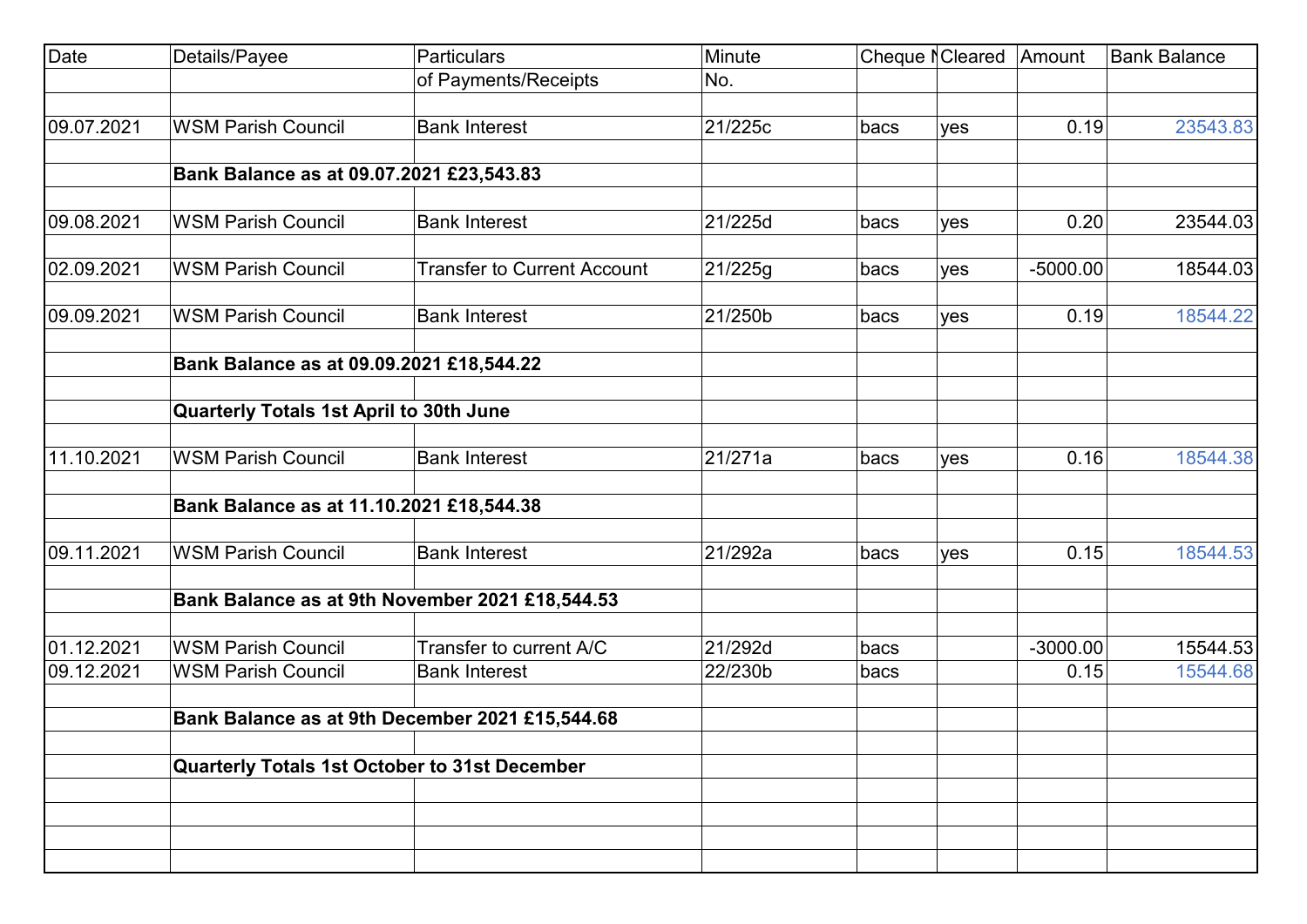| <b>Date</b> | Details/Payee                               | <b>Particulars</b>                              | Minute  | Cheque NCleared | Amount     | <b>Bank Balance</b> |
|-------------|---------------------------------------------|-------------------------------------------------|---------|-----------------|------------|---------------------|
|             |                                             | of Payments/Receipts                            | No.     |                 |            |                     |
| 10.01.2022  | <b>WSM Parish Council</b>                   | <b>Bank Interest</b>                            | 22/248a | bacs            | 0.14       | 15544.82            |
|             |                                             | Bank Balance as at 10th January 2022 £15,544.82 |         |                 |            |                     |
| 02.02.2022  | <b>WSM Parish Council</b>                   | Transfer to current A/C                         | 22/248e | bacs            | $-5000.00$ | 10544.82            |
| 09.02.2022  | <b>WSM Parish Council</b>                   | <b>Bank Interest</b>                            | 22/266a | bacs            | 0.12       | 10544.94            |
|             |                                             | Bank Balance as at 9th February 2022 £10,544.94 |         |                 |            |                     |
| 09.03.2022  | <b>WSM Parish Council</b>                   | <b>Bank Interest</b>                            |         | bacs            | 0.08       | 10545.02            |
|             |                                             | Bank Balance as at 31st March 2022 £10,545.02   |         |                 |            |                     |
|             |                                             |                                                 |         |                 |            |                     |
|             | Quarterly Totals 1st Janaury to 31st March  |                                                 |         |                 |            |                     |
|             | Totals for the Year 1st April to 31st March |                                                 |         |                 |            |                     |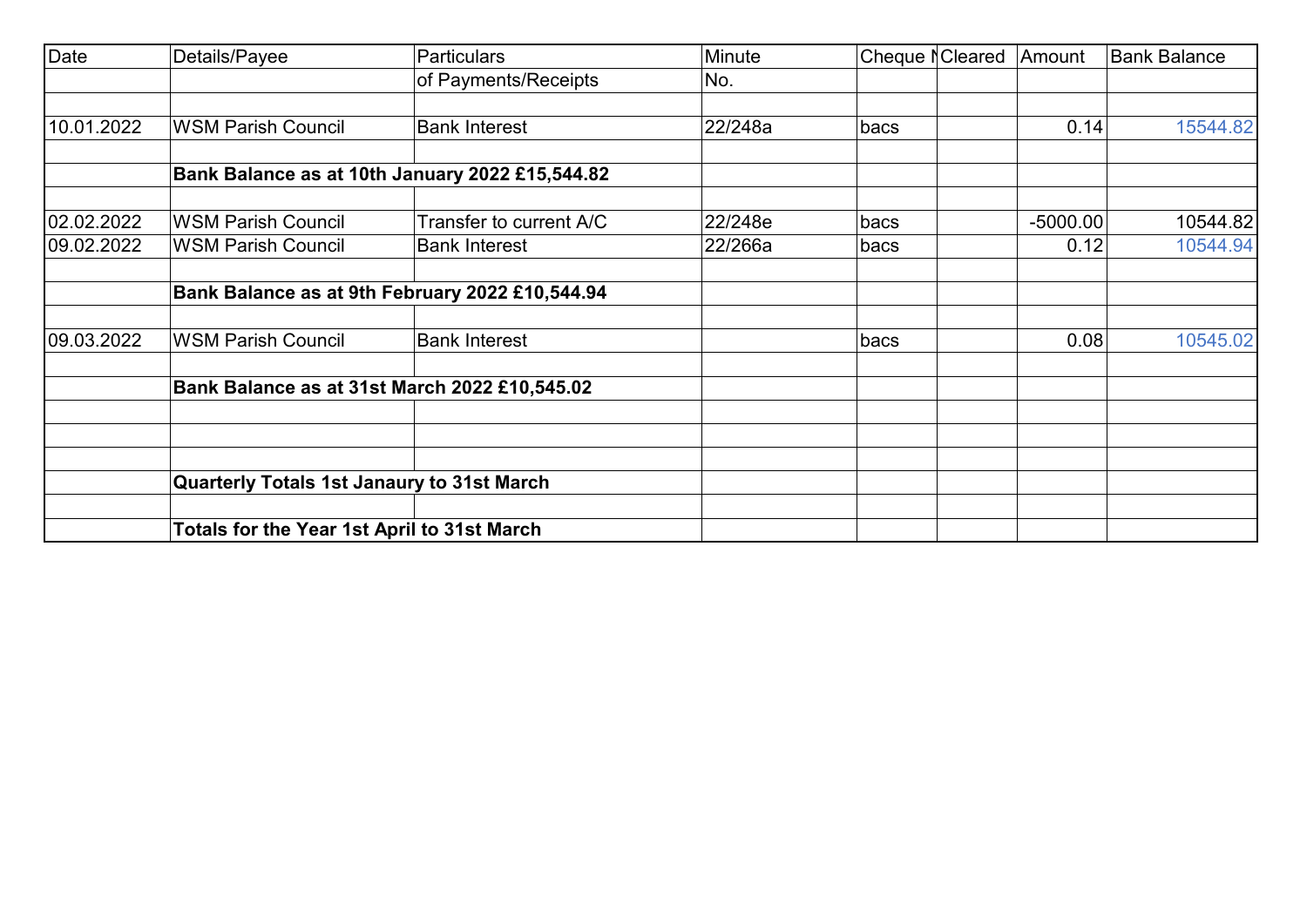| Date          | Amount  | Precept | <b>Bank</b> | <b>Total Receipts</b> | Transfer to     | <b>Total Expenses</b> |  |
|---------------|---------|---------|-------------|-----------------------|-----------------|-----------------------|--|
|               |         |         | Interest    |                       | current account |                       |  |
|               |         |         |             |                       |                 |                       |  |
|               |         |         |             |                       |                 |                       |  |
|               |         |         |             |                       |                 |                       |  |
| 07.04.2021    | 1000.00 |         |             |                       | 1000.00         | 1000.00               |  |
| 09.04.2021    | 0.14    |         | 0.14        | 0.14                  |                 |                       |  |
| 14.04.2021    | 9996.00 | 9996.00 |             | 9996.00               |                 |                       |  |
|               |         |         |             |                       |                 |                       |  |
|               |         |         |             |                       |                 |                       |  |
|               |         |         |             |                       |                 |                       |  |
| 12.05.2021    | 2000.00 |         |             |                       | 2000.00         | 2000.00               |  |
| 10.05.2021    | 0.21    |         | 0.21        | 0.21                  |                 |                       |  |
|               |         |         |             |                       |                 |                       |  |
|               |         |         |             |                       |                 |                       |  |
| 09.06.2021    | 0.19    |         | 0.19        | 0.19                  |                 |                       |  |
|               |         |         |             |                       |                 |                       |  |
|               |         |         |             |                       |                 |                       |  |
| <b>Totals</b> |         | 9996.00 | 0.54        | 9996.54               | 3000.00         | 3000.00               |  |
|               |         |         |             |                       |                 |                       |  |
|               |         |         |             | 9996.54               |                 | 3000.00               |  |
|               |         |         |             |                       |                 |                       |  |
|               |         |         |             |                       |                 |                       |  |
|               |         |         |             |                       |                 |                       |  |
|               |         |         |             |                       |                 |                       |  |
|               |         |         |             |                       |                 |                       |  |
|               |         |         |             |                       |                 |                       |  |
|               |         |         |             |                       |                 |                       |  |
|               |         |         |             |                       |                 |                       |  |
|               |         |         |             |                       |                 |                       |  |
|               |         |         |             |                       |                 |                       |  |
|               |         |         |             |                       |                 |                       |  |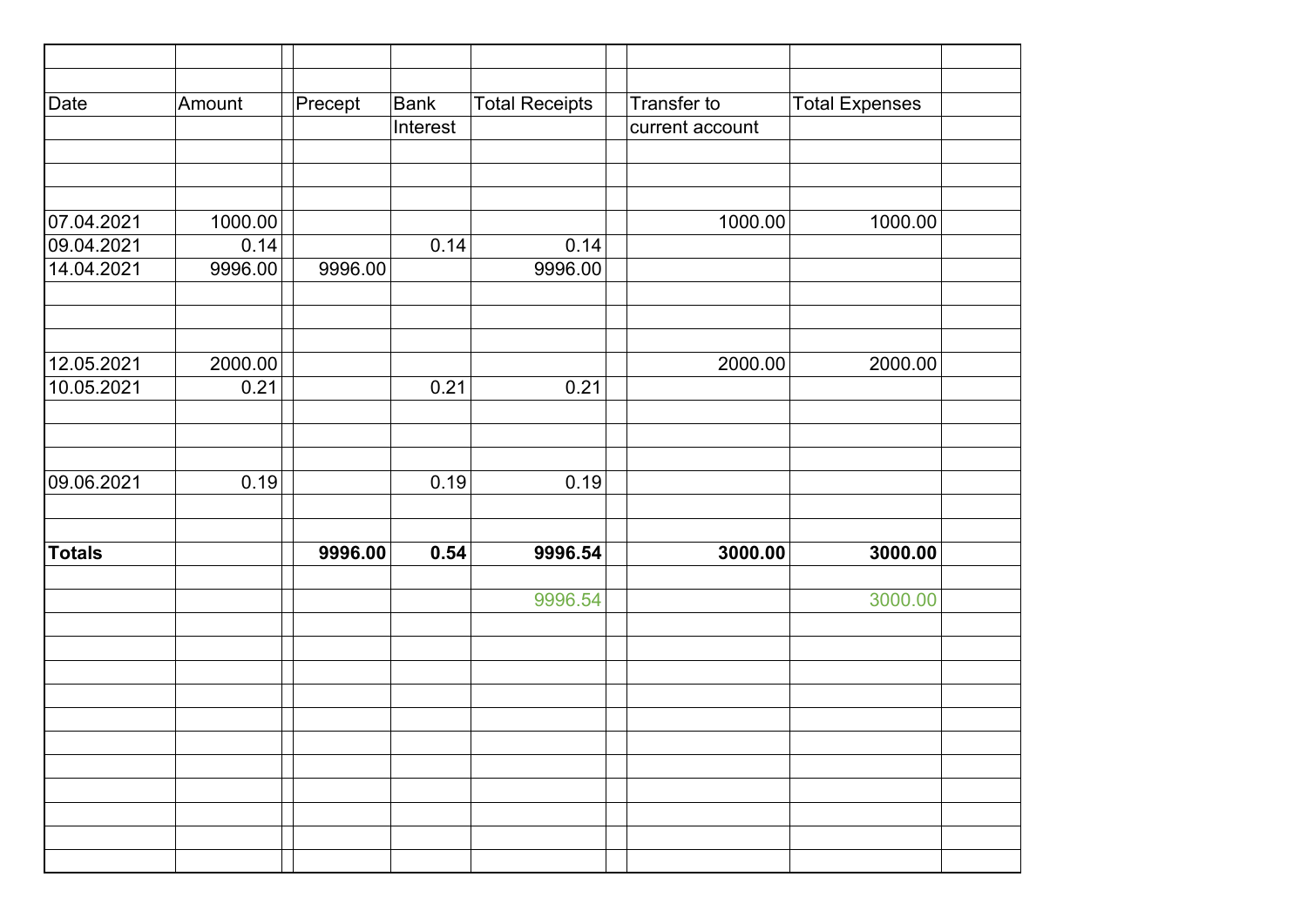| Date          | Amount  | Precept | Bank     | <b>Total Receipts</b> | Transfer to     | <b>Total Expenses</b> |         |
|---------------|---------|---------|----------|-----------------------|-----------------|-----------------------|---------|
|               |         |         | Interest |                       | current account |                       |         |
|               |         |         |          |                       |                 |                       |         |
| 09.07.2021    | 0.19    |         | 0.19     | 0.19                  |                 |                       |         |
|               |         |         |          |                       |                 |                       |         |
|               |         |         |          |                       |                 |                       |         |
| 09.08.2021    |         |         |          |                       |                 |                       |         |
|               | 0.20    |         | 0.20     | 0.20                  |                 |                       |         |
| 02.09.2021    | 5000.00 |         |          |                       | 5000.00         | 5000.00               |         |
|               |         |         |          |                       |                 |                       |         |
| 09.09.2021    | 0.19    |         | 0.19     | 0.19                  |                 |                       |         |
|               |         |         |          |                       |                 |                       |         |
|               |         |         |          |                       |                 |                       |         |
| <b>Totals</b> |         | 0.00    | 0.58     | 0.58                  | 5000.00         | 5000.00               | 5000.00 |
|               |         |         |          |                       |                 |                       |         |
| 11.10.21      | 0.16    |         | 0.16     | 0.16                  |                 |                       |         |
|               |         |         |          |                       |                 |                       |         |
|               |         |         |          |                       |                 |                       |         |
|               |         |         |          |                       |                 |                       |         |
| 09.11.2021    | 0.15    |         | 0.15     | 0.15                  |                 |                       |         |
|               |         |         |          |                       |                 |                       |         |
|               |         |         |          |                       |                 |                       |         |
| 01.12.2021    | 3000.00 |         |          |                       | 3000.00         | 3000.00               |         |
| 09.12.2021    | 0.15    |         | 0.15     | 0.15                  |                 |                       |         |
|               |         |         |          |                       |                 |                       |         |
|               |         |         |          |                       |                 |                       |         |
|               |         |         |          |                       |                 |                       |         |
|               |         | 0.00    | 0.46     | 0.46                  | 3000.00         | 3000.00               |         |
|               |         |         |          |                       |                 |                       |         |
|               |         |         |          |                       |                 |                       |         |
|               |         |         |          |                       |                 |                       |         |